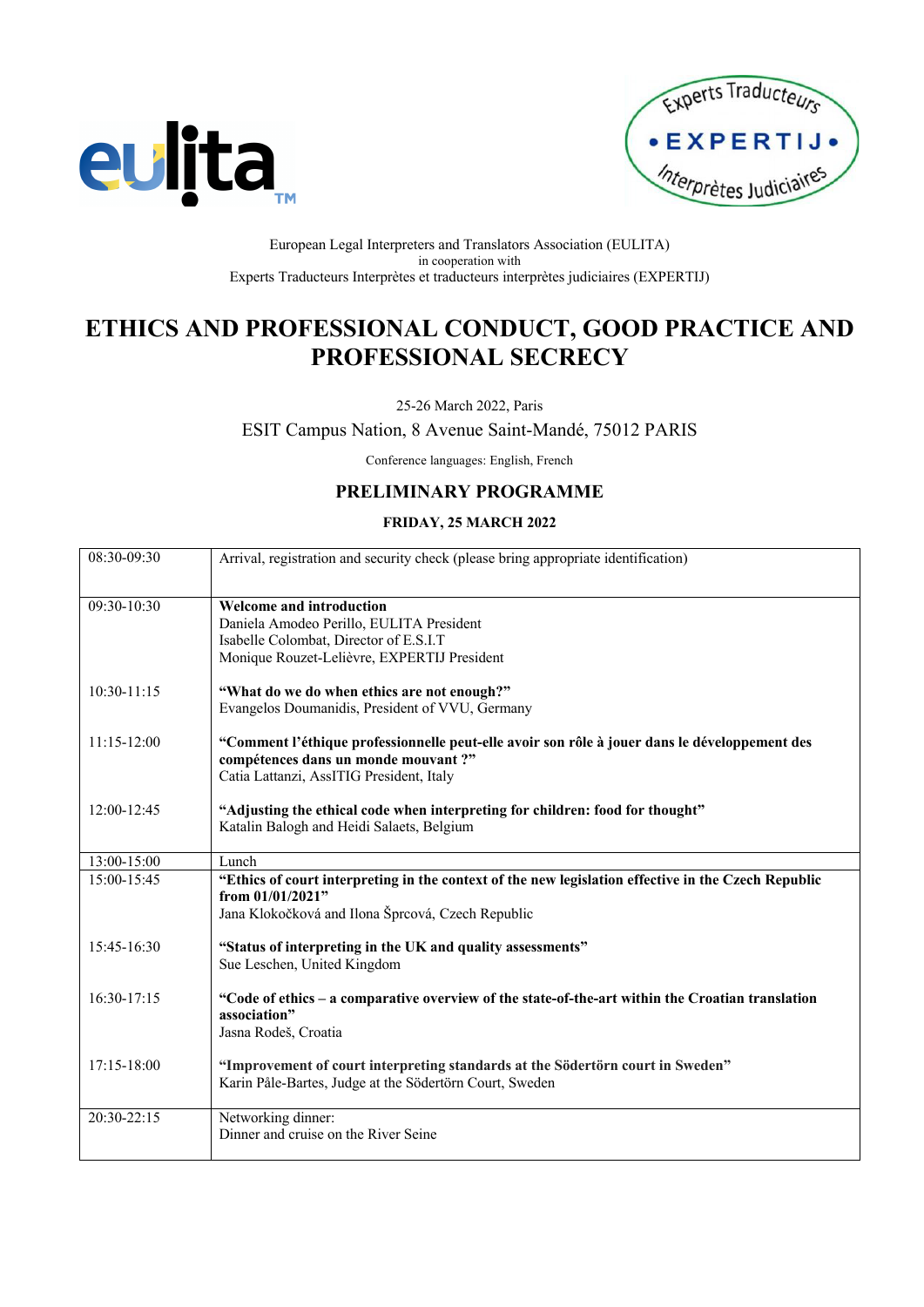



## **SATURDAY, 26 MARCH 2022**

| 08:30-09:30     | Arrival, registration and security check (please bring appropriate identification)             |
|-----------------|------------------------------------------------------------------------------------------------|
|                 |                                                                                                |
|                 |                                                                                                |
| 09:30-09:45     | Welcome and information on the organization of the day                                         |
|                 | Daniela Amodeo Perillo, EULITA President                                                       |
|                 | Monique Rouzet-Lelièvre, EXPERTIJ President                                                    |
|                 |                                                                                                |
| $09:45-10:30$   | "Histoire des codes d'éthique et concepts correspondants"                                      |
|                 | Christiane Driesen, Conference and Legal Interpreter, former EULITA Vice President, France and |
|                 | Germany                                                                                        |
|                 |                                                                                                |
|                 |                                                                                                |
| $10:30 - 11:15$ | "Attentes des magistrats en matière de déontologie et de bonnes pratiques en France"           |
|                 | Céline Parisot, President of Union syndicale des magistrats (USM), France                      |
|                 |                                                                                                |
| $11:15-12:00$   | "Secret professionnel, secret de l'expert et secret de l'instruction"                          |
|                 | Me Sébastien Douchez, Attorney-at-law of the Toulouse Bar Association, France                  |
|                 |                                                                                                |
| $12:15 - 15:00$ | Lunch                                                                                          |
|                 |                                                                                                |
| 15:00-18:00     | 12 <sup>th</sup> General Assembly of EULITA (for EULITA members only)                          |
|                 |                                                                                                |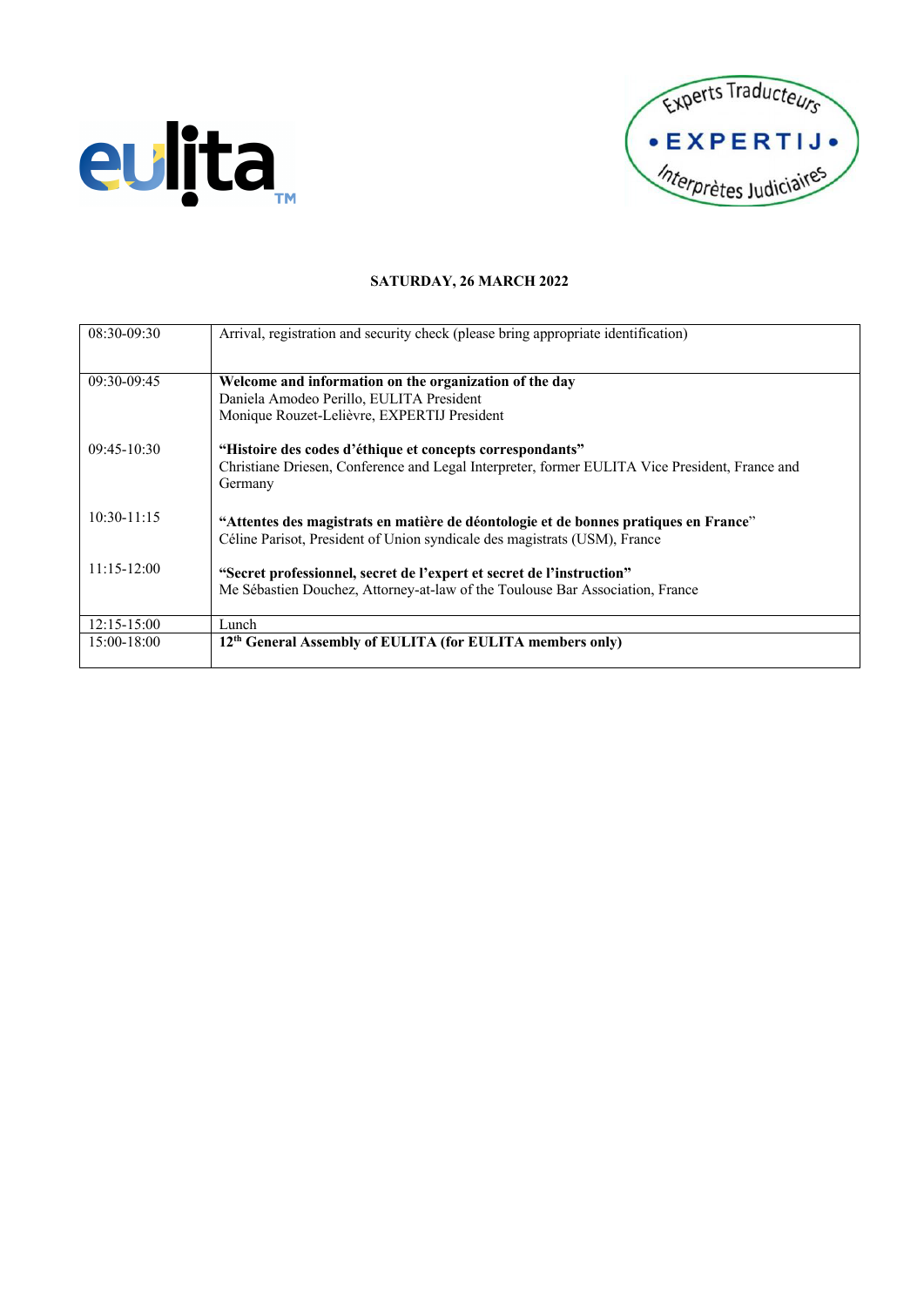



**PRACTICAL INFORMATION**

#### **Registration fees and conditions**

#### **Conference attendance:**

- Registration fee for physical attendance: EUR 70
- Registration fee for online attendance: EUR 40

The registration fee covers the conference on Friday and Saturday, including coffee breaks and lunches.

#### **Side events:**

Networking dinner: EUR 52

Please register online at nickyrouz@rouzet-lelievre.fr and formationexpertij31@gmail.com.

#### **Please note:**

Membership in EULITA is not required to attend the conference. EULITA and EXPERTIJ are pleased to welcome all interested persons.

Registration for the conference does not include attendance at the EULITA General Assembly, which is limited to EULITA members and requires separate registration. EULITA members will receive the registration form for delegations with their convening letters in mid-February 2022.

Cancellation policy: Registration for the conference and the side events is binding. A 50% refund will be granted for cancellations between 15 February and 10 March 2022. No refunds can be granted for cancellations after 10 March 2022.

Please do not submit the registration form more than once. In case of any changes to your registration details, please notify EXPERTIJ by sending an e-mail to nickyrouz@rouzet-lelievre.fr.

Registration will close on 14 March 2022.

### **Payment**

Please pay the registration fee and the fees for any side events you wish to attend **(indicating your name)** to the following account:

EXPERTIJ (Experts traducteurs interprètes et traducteurs interprètes judiciaires) IBAN: FR03 3000 2076 6000 0007 0480 U77 BIC/SWIFT code: CRLYFRPP LCL Le Crédit Lyonnais, Châteauneuf sur Loire, France

Alternatively, you can also use our PayPal account at paypal.me/eulitaEU. When paying via PayPal, please add an additional EUR 5 to your total amount payable, as EULITA cannot cover PayPal charges.

Please note that EULITA and EXPERTIJ are not subject to VAT, i.e. no additional tax will be added to the prices indicated.

Simultaneous interpreting will be available in English and French.